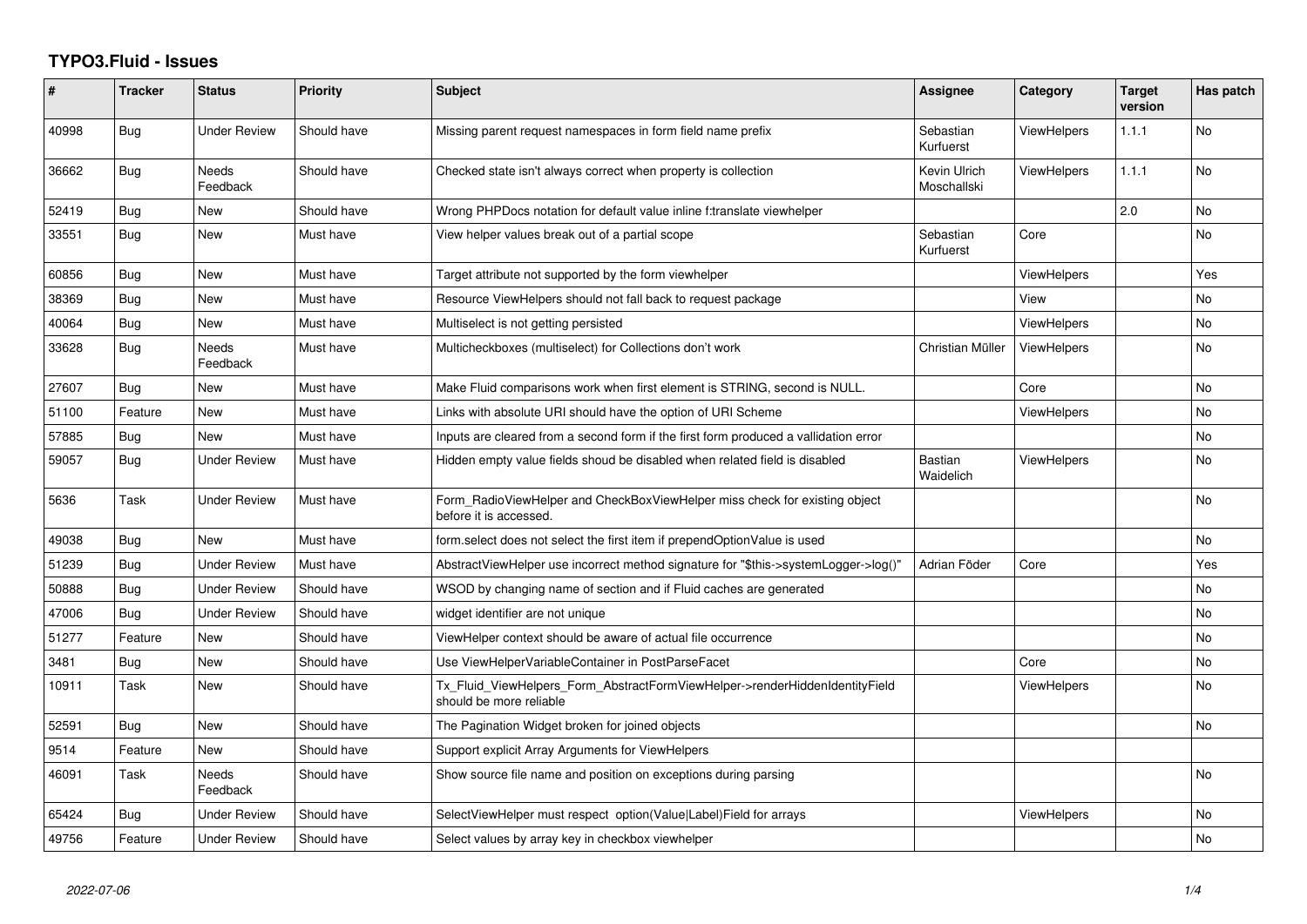| ∦     | <b>Tracker</b> | <b>Status</b>            | <b>Priority</b> | <b>Subject</b>                                                                                | <b>Assignee</b>              | Category    | <b>Target</b><br>version | Has patch |
|-------|----------------|--------------------------|-----------------|-----------------------------------------------------------------------------------------------|------------------------------|-------------|--------------------------|-----------|
| 39990 | Bug            | New                      | Should have     | Same form twice in one template: hidden fields for empty values are only rendered<br>once     |                              | Core        |                          | No        |
| 33215 | Feature        | New                      | Should have     | RFC: Dynamic values in ObjectAccess paths                                                     |                              |             |                          | No        |
| 54195 | Task           | <b>New</b>               | Should have     | Rename and move FormViewHelper's errorClass value, currently 'f3-form-error'                  | Adrian Föder                 | ViewHelpers |                          | No        |
| 43072 | Task           | New                      | Should have     | Remove TOKENS for adding templates fallback in Backporter                                     |                              | View        |                          | No        |
| 43071 | Task           | New                      | Should have     | Remove TOKENS for adding fallback teplates in B                                               |                              |             |                          | No        |
| 42743 | Task           | New                      | Should have     | Remove inline style for hidden form fields                                                    |                              |             |                          | No        |
| 39936 | Feature        | New                      | Should have     | registerTagAttribute should handle default values                                             |                              | ViewHelpers |                          | No        |
| 34682 | Bug            | <b>Under Review</b>      | Should have     | Radio Button missing checked on validation error                                              |                              | ViewHelpers |                          | No        |
| 36655 | Bug            | New                      | Should have     | <b>Pagination Links</b>                                                                       |                              | Widgets     |                          | No        |
| 53806 | Bug            | <b>Under Review</b>      | Should have     | Paginate widget maximumNumberOfLinks rendering wrong number of links                          | <b>Bastian</b><br>Waidelich  | Widgets     |                          | No        |
| 60271 | Feature        | <b>New</b>               | Should have     | Paginate viewhelper, should also support arrays                                               |                              |             |                          | No        |
| 5933  | Feature        | Accepted                 | Should have     | Optional section rendering                                                                    | Sebastian<br>Kurfuerst       | ViewHelpers |                          | No        |
| 42397 | Feature        | <b>New</b>               | Should have     | Missing viewhelper for general links                                                          |                              |             |                          | No        |
| 28549 | Bug            | New                      | Should have     | make widgets cacheable, i.e. not implement childnodeaccess interface                          |                              |             |                          | No        |
| 33394 | Feature        | Needs<br>Feedback        | Should have     | Logical expression parser for BooleanNode                                                     | <b>Tobias Liebig</b>         | Core        |                          | No        |
| 8491  | Task           | <b>Needs</b><br>Feedback | Should have     | link.action and uri.action differ in absolute argument                                        | Karsten<br>Dambekalns        | ViewHelpers |                          | No        |
| 37095 | Feature        | New                      | Should have     | It should be possible to set a different template on a Fluid TemplateView inside an<br>action | Christopher<br><b>Hlubek</b> |             |                          | No        |
| 55008 | <b>Bug</b>     | <b>Under Review</b>      | Should have     | Interceptors should be used in Partials                                                       | Christian Müller             |             |                          | No        |
| 56237 | Task           | <b>New</b>               | Should have     | in-line (Condition)ViewHelpers should not evaluate on parsing                                 |                              |             |                          | No        |
| 28553 | Bug            | New                      | Should have     | improve XHProf test setup                                                                     |                              |             |                          | No        |
| 4704  | Feature        | New                      | Should have     | Improve parsing exception messages                                                            |                              | Core        |                          |           |
| 32035 | Task           | New                      | Should have     | Improve fluid error messages                                                                  |                              | Core        |                          | Yes       |
| 45394 | Task           | New                      | Should have     | Forwardport Unit test for standalone view                                                     |                              | View        |                          | No        |
| 58862 | <b>Bug</b>     | Needs<br>Feedback        | Should have     | FormViewHelper doesn't accept NULL as value for \$arguments                                   | Bastian<br>Waidelich         | ViewHelpers |                          | Yes       |
| 47669 | Task           | New                      | Should have     | FormViewHelper does not define the default request method                                     |                              |             |                          | No        |
| 58983 | <b>Bug</b>     | New                      | Should have     | format.date does not respect linebreaks and throws exception                                  |                              |             |                          | No        |
| 8648  | <b>Bug</b>     | New                      | Should have     | format.crop ViewHelper should support all features of the crop stdWrap function               |                              | ViewHelpers |                          | No        |
| 37619 | <b>Bug</b>     | New                      | Should have     | Fatal Error when using variable in name attribute of Section ViewHelper                       |                              | ViewHelpers |                          | No        |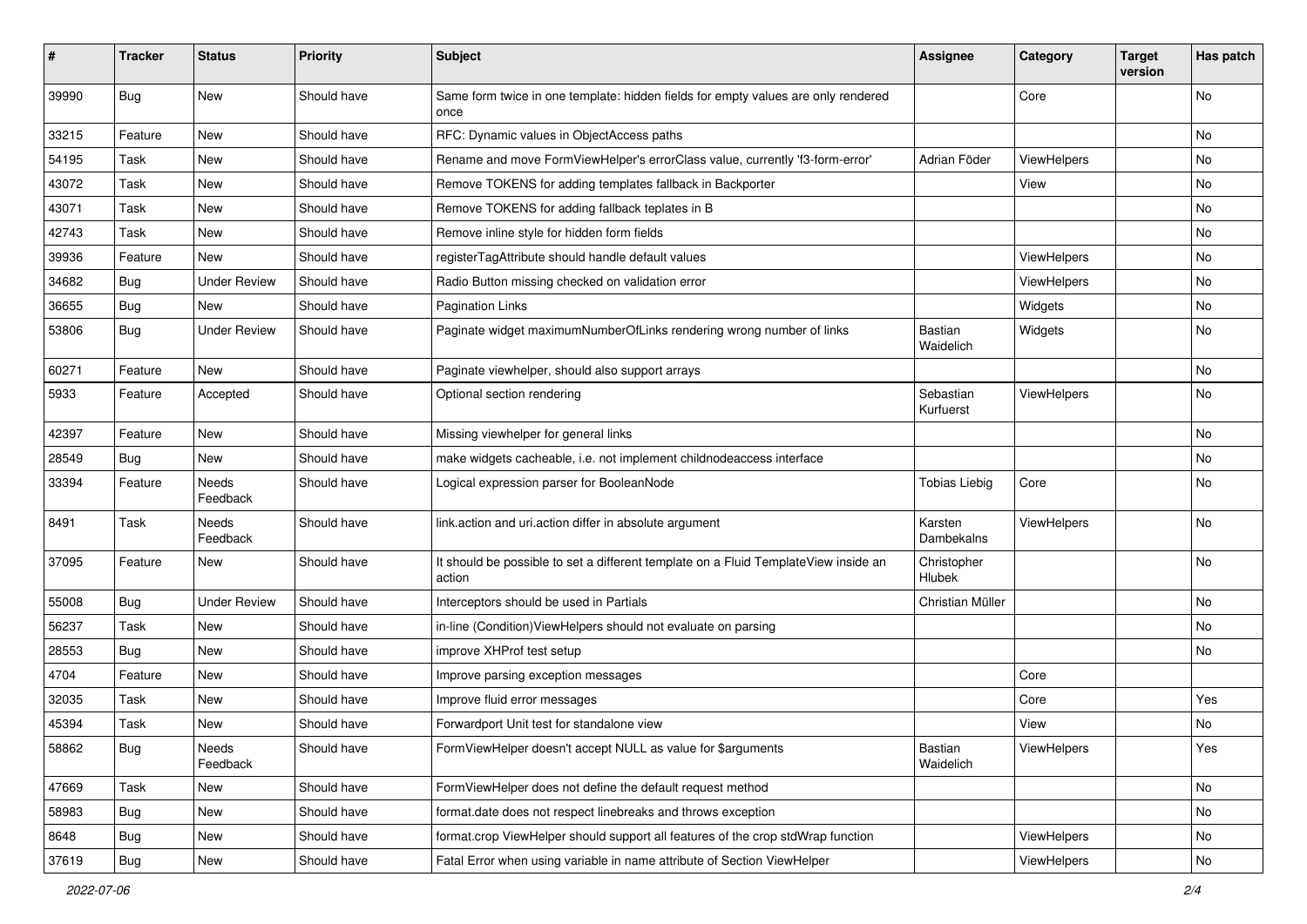| ∦     | <b>Tracker</b> | <b>Status</b>       | <b>Priority</b> | <b>Subject</b>                                                                                              | <b>Assignee</b>        | Category    | <b>Target</b><br>version | Has patch |
|-------|----------------|---------------------|-----------------|-------------------------------------------------------------------------------------------------------------|------------------------|-------------|--------------------------|-----------|
| 31955 | Feature        | New                 | Should have     | f:uri.widget                                                                                                |                        | Widgets     |                          | No        |
| 58921 | Bug            | New                 | Should have     | f:form.* VHs crash if NOT inside f:form but followed by f:form                                              |                        |             |                          | No        |
| 49600 | Bug            | New                 | Should have     | f:form tag shown as a HTML on frontend                                                                      |                        | ViewHelpers |                          | No        |
| 45153 | Feature        | <b>New</b>          | Should have     | f:be.menus.actionMenuItem - Detection of the current select option is insufficient                          |                        |             |                          | No        |
| 52536 | Bug            | <b>Under Review</b> | Should have     | Errorclass not set if no property-attribute set                                                             |                        |             |                          |           |
| 13045 | Bug            | <b>New</b>          | Should have     | Entity decode of strings are different between if-conditions and output of variable                         |                        |             |                          |           |
| 45345 | Feature        | Needs<br>Feedback   | Should have     | Easy to use comments for fluid that won't show in output                                                    |                        |             |                          |           |
| 54284 | Bug            | New                 | Should have     | Default Option for Switch/Case VH                                                                           |                        | ViewHelpers |                          | No        |
| 30937 | Bug            | <b>New</b>          | Should have     | CropViewHelper stringToTruncate can't be supplied so it can't be easily extended                            |                        | ViewHelpers |                          | Yes       |
| 52640 | Feature        | <b>Under Review</b> | Should have     | Create an UnlessViewHelper as opposite to the IfViewHelper                                                  | Marc Neuhaus           |             |                          | No        |
| 38130 | Feature        | New                 | Should have     | Checkboxes and multiple select fields should have an assignable default value                               |                        |             |                          | No        |
| 3291  | Feature        | Needs<br>Feedback   | Should have     | Cacheable viewhelpers                                                                                       |                        |             |                          | No        |
| 9950  | Task           | New                 | Should have     | Binding to nested arrays impossible for form-elements                                                       |                        | ViewHelpers |                          |           |
| 46545 | Feature        | New                 | Should have     | Better support for arrays in options of SelectViewHelper                                                    |                        |             |                          | No        |
| 12863 | Bug            | New                 | Should have     | Attributes of a viewhelper can't contain a '-'                                                              | Sebastian<br>Kurfuerst | Core        |                          | No        |
| 36410 | Feature        | New                 | Should have     | Allow templates to send arguments back to layout                                                            |                        | ViewHelpers |                          | No        |
| 40081 | Feature        | New                 | Should have     | Allow assigned variables as keys in arrays                                                                  |                        |             |                          | No.       |
| 60003 | Feature        | New                 | Should have     | Add required-Attribute to f:form.password                                                                   |                        | ViewHelpers |                          | No        |
| 46257 | Feature        | <b>Under Review</b> | Should have     | Add escape sequence support for Fluid                                                                       |                        | Core        |                          | No.       |
| 28552 | Bug            | New                 | Should have     | (v5) write ViewHelper test for compiled run; adjust functional test to do two passes<br>(uncached & cached) |                        |             |                          | No        |
| 28550 | Bug            | New                 | Should have     | (v4) make widgets cacheable, i.e. not implement childnodeaccess interface                                   |                        |             |                          | No        |
| 28554 | Bug            | New                 | Should have     | (v4) implement feature flag to disable caching                                                              |                        |             |                          | No        |
| 28551 | Bug            | Accepted            | Should have     | (v4) backport VHTest                                                                                        | Sebastian<br>Kurfuerst |             |                          | No        |
| 34309 | Task           | New                 | Could have      | Unknown ViewHelpers cause exception - should be handled more graceful                                       |                        | ViewHelpers |                          | No        |
| 8989  | Feature        | Needs<br>Feedback   | Could have      | Search path for fluid template files                                                                        |                        | View        |                          | No        |
| 36559 | Feature        | New                 | Could have      | New widget progress bar                                                                                     |                        |             |                          | Yes       |
| 30555 | Feature        | New                 | Could have      | Make TagBuilder more extensible                                                                             |                        | Core        |                          | No        |
| 9005  | Feature        | Accepted            | Could have      | Fluid Template Analyzer (FTA)                                                                               | Sebastian<br>Kurfuerst |             |                          |           |